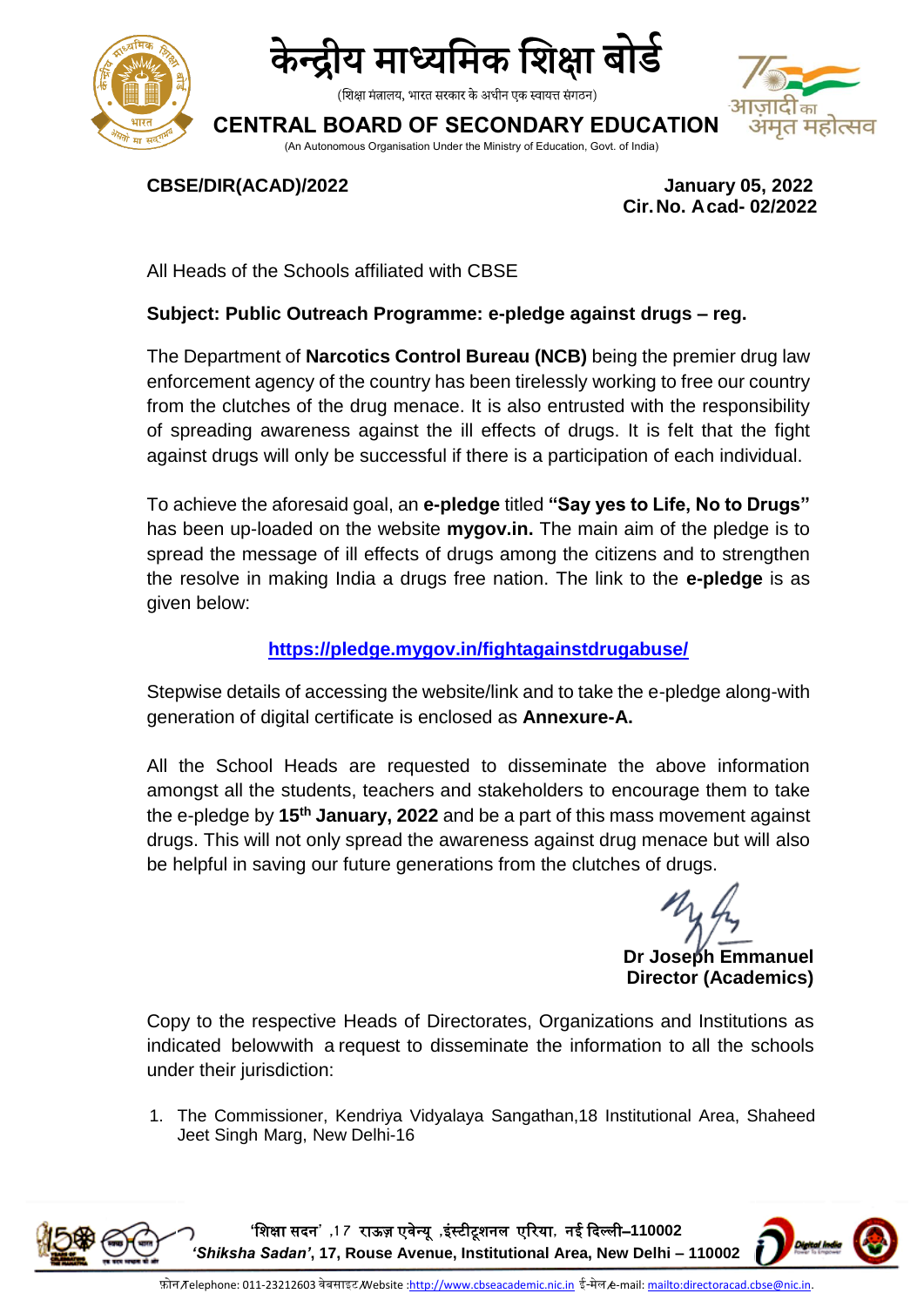



(शिक्षा मंत्रालय, भारत सरकार के अधीन एक स्वायत्त संगठन)

# . का अमत महोत्सव

## **CENTRAL BOARD OF SECONDARY EDUCATION**

(An Autonomous Organisation Under the Ministry of Education, Govt. of India)

- 2. The Commissioner, Navodaya Vidyalaya Samiti, B-15, Sector-62, Institutional Area,Noida-201309
- 3. The Director of Education, Directorate of Education, Govt. of NCT of Delhi, Old Secretariat, Delhi-110 054
- 4. The Director of Public Instructions (Schools), Union Territory Secretariat, Sector 9, Chandigarh-160017
- 5. The Director (Exam. & Scholarship), HRDD Department, Gangtok, Govt. of Sikkim, Sikkim –737101
- 6. The Director of Secondary Education, Department of Education, Govt. of Arunachal Pradesh, Itanagar – 791111. Mob: 08794812121
- 7. The Director (Education), Directorate of Education VIP Road, Port Blair, A&N Island – 744103
- 8. The Director, Central Tibetan School Administration, ESSESS Plaza, Community Centre, Sector -3, Rohini, Delhi
- 9. The Additional Director General of Army Education, A –Wing, Sena Bhawan, DHQ, PO, New Delhi-110001
- 10. The Director AWES, Integrated Headquarters of MoD (Army), FDRC Building No. 202,Shankar Vihar (Near APS), Delhi Cantt-110010
- 11. The Secretary, Eklavya Model Residential Schools (EMRS), Ministry of Tribal Affairs, Government of India, Shastri Bhawan, A – [Wing, Dr. Rajendra Prasad Road, New](http://tribal.gov.in/)  [Delhi,110001](http://tribal.gov.in/)
- 12. The Joint Secretary (BR/CER/Sainik Schools), Sainik Schools Society, Room No. 108 (I), South Block, New Delhi-110001.
- 13. The Chairman, Odisha Adarsha Vidyalaya Sangathan (OAVS), N-1/9, Near Doordarshan Kendra, PO Sainik School Nayapalli, Bhubaneswar, Odhisha-751005.
- 14. All Regional Directors/Regional Officers of CBSE with the request to send this circular to all the Heads of the affiliated schools of the Board in their respective **Regions**
- 15. All Joint Secretary/ Deputy Secretary/ Assistant Secretary/SPS / Analyst, CBSE
- 16. All Head(s)/ In-Charge(s), Centre of Excellence, CBSE
- 17. In charge IT Unit with the request to put this Circular on the CBSE Academic **Website**
- 18. In-Charge, Library
- 19. The Head (Media & Public Relations), CBSE
- 20. DS to Chairman, CBSE
- 21. SPS to Secretary, CBSE
- 22. SPS to Director (Academics), CBSE
- 23. SPS to Director (Information Technology), CBSE
- 24. SPS to Controller of Examinations, CBSE
- 25. SPS to Director (Training and Skill Education), CBSE
- 26. SPS to Director (Professional Examinations), CBSE
- 27. SPS to Director (CTET), CBSE
- 28. SPS to Director (EDUSAT), CBSE
- 29. Record File



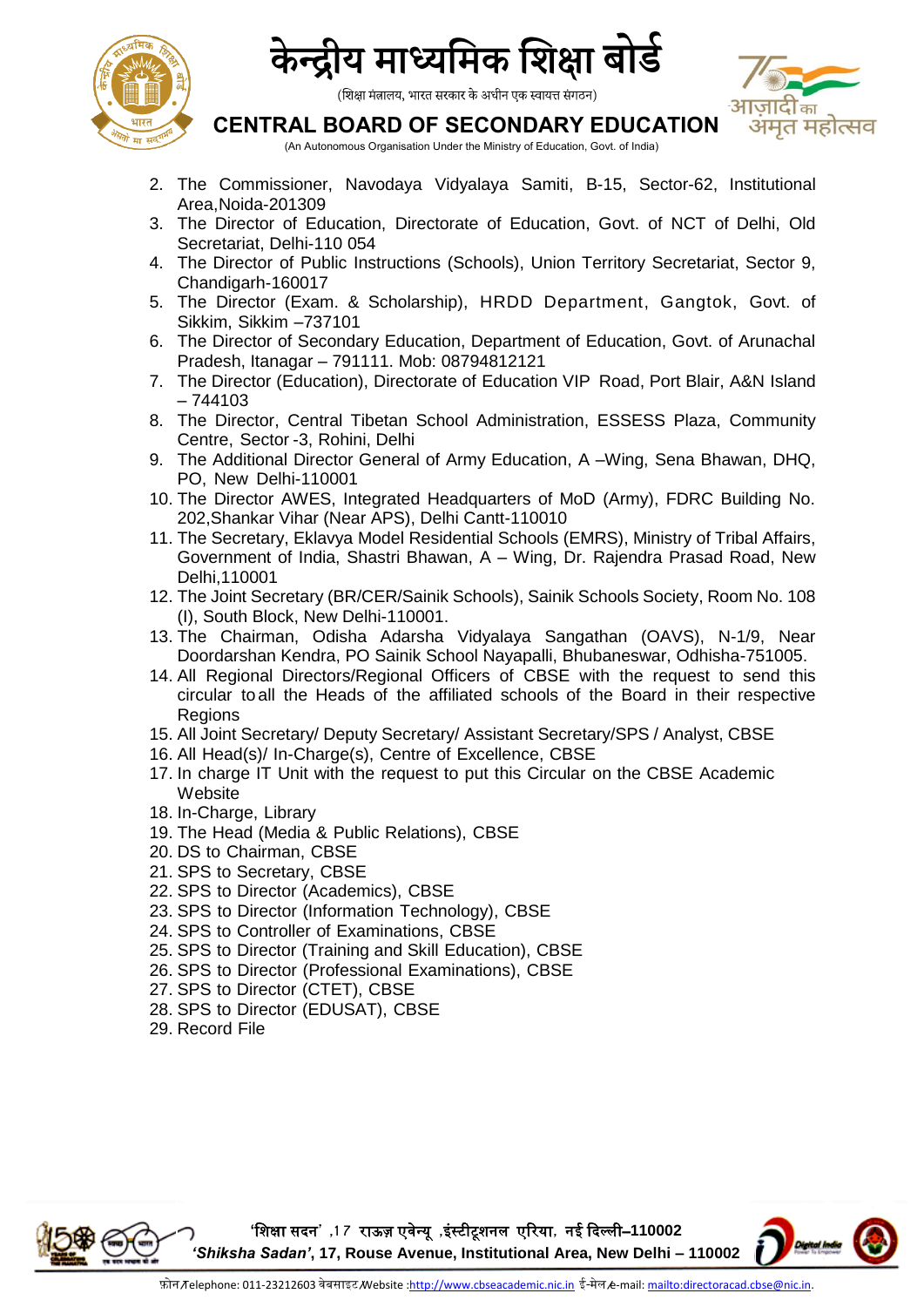# **STEPS TO TAKE PLEDGE AGAINST DRUGS**

**MILICAMICTA**